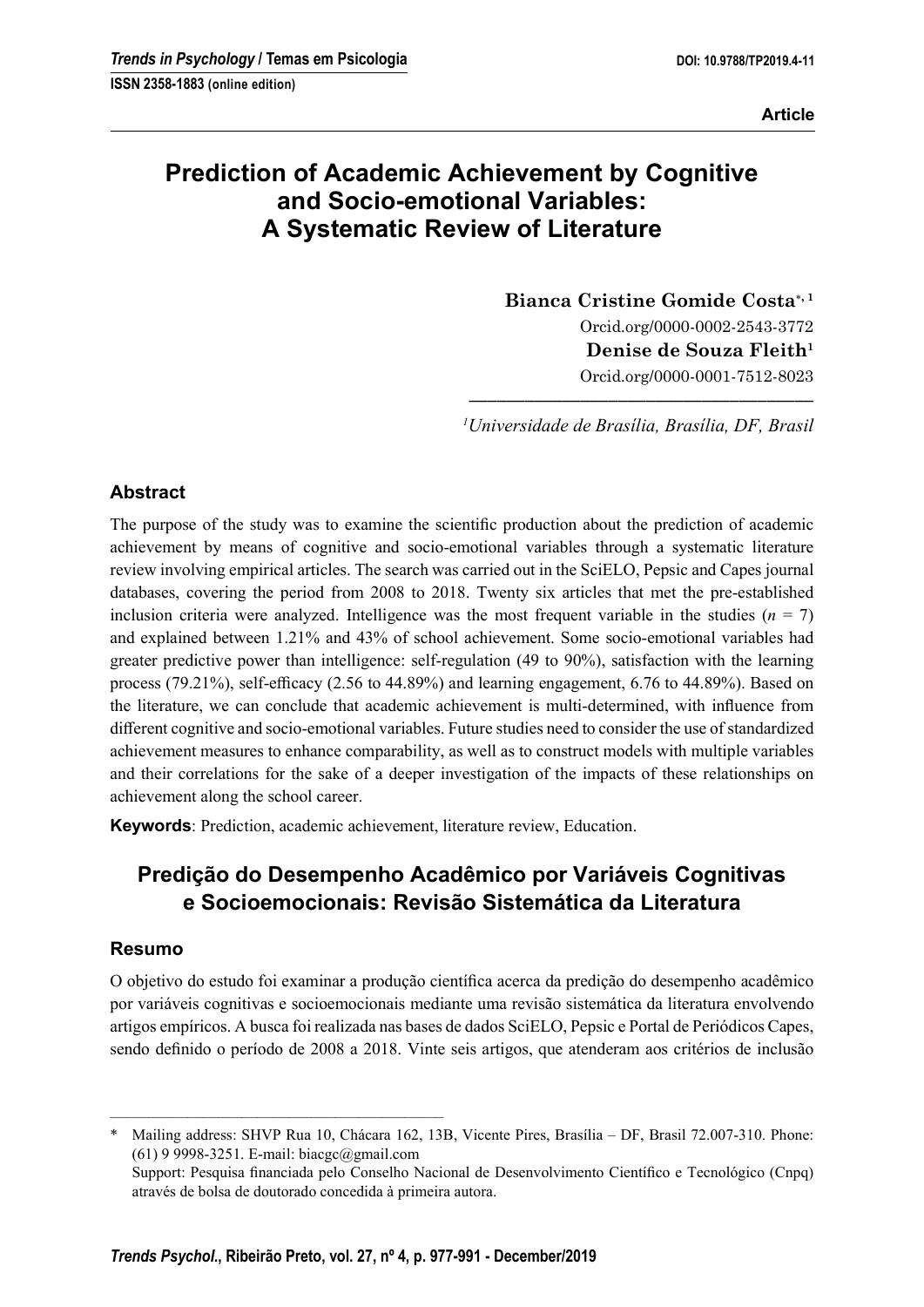pré-estabelecidos, foram analisados. A inteligência foi a variável mais frequente nos estudos  $(n=7)$  e explicou de 1,21% a 43% do desempenho escolar. Algumas variáveis socioemocionais apresentaram poder preditivo superior ao da inteligência: autorregulação (49 a 90%), satisfação com o processo de aprendizagem (79,21%), autoeficácia (2,56 a 44,89%) e envolvimento com a aprendizagem (6,76 a 44,89%). A literatura revisada permite concluir que o desempenho acadêmico é multideterminado, tendo sido identificadas influências de distintas variáveis cognitivas e socioemocionais. Aponta-se a necessidade de estudos futuros considerarem a utilização de medidas padronizadas de desempenho que possibilitem maior comparabilidade dos dados, bem como a necessidade da construção de modelos de múltiplas variáveis e suas correlações para uma investigação mais profunda dos impactos dessas relações sobre o desempenho ao longo da trajetória escolar.

Palavras-chave: Predição, desempenho acadêmico, revisão de literatura, Educação.

## Predicción del Desempeño Académico por Variables Cognitivas y Socioemocionales: Revisión Sistemática de la Literatura

#### Resumen

El objetivo del estudio fue examinar la producción científica acerca de la predicción del desempeño académico por variables cognitivas y socioemocionales mediante una revisión sistemática de la literatura envolviendo artículos empíricos. La búsqueda fue realizada en las bases de datos SciELO, Pepsic y Portal de Periódicos Capes, siendo definido el período de 2008 a 2018. Veinte seis artículos que atendieron a los criterios de inclusión preestablecidos fueron analizados. La inteligencia fue la variable más frecuente en los estudios  $(n=7)$  y explicó del 1,21% al 43% del desempeño escolar. Algunas variables socioemocionales presentaron poder predictivo superior al de la inteligencia: autorregulación (49 a 90%), satisfacción con el proceso de aprendizaje (79,21%), autoeficacia (2.56 a 44.89%) e implicación con el aprendizaje (6.76 a 44.89%). La literatura revisada permite concluir que el desempeño académico es multideterminado, habiendo sido identificadas influencias de distintas variables cognitivas y socioemocionales. Se plantea la necesidad de que futuros estudios consideren la utilización de medidas estandarizadas de desempeño que posibiliten comparar los datos, así como la necesidad de construcción de modelos de múltiples variables y sus correlaciones para una investigación más profunda de los impactos de esas relaciones sobre el desempeño a lo largo de la trayectoria escolar.

Palabras clave: Predicción, desempeño académico, revisión de literatura, Educación.

An important research agenda at the interface of the psychological sciences with education is the investigation of the factors that predict and influence students' academic achievement. Despite the lack of consensus about the definition of academic achievement, it is usually studied through school grades, standard tests, national tests or assessments made by teachers (Costa, 2018). For a long time there was a prevalence of studies about the impact of intelligence on school grades. Researchers indicated that intelligence was able to explain between 25% and 50% of the variance

in students' school achievement (Deary, Strand, Smith, & Fernandes, 2007; Gagné & St. Père, 2002; Naglieri & Bornstein, 2003). Those results lead some researchers to argue that intelligence was the only relevant psychological construct in predicting academic achievement (Gottfredson, 2002a, 2002b; Kuncel, Hezlett, & Ones, 2004), restricting the contribution of other cognitive and socio-emotional variables in the educational environment. More recent research confirms the importance of intelligence for good achievement, indicating that it accounts for between 4 and 56.2% of the variance in academic achievement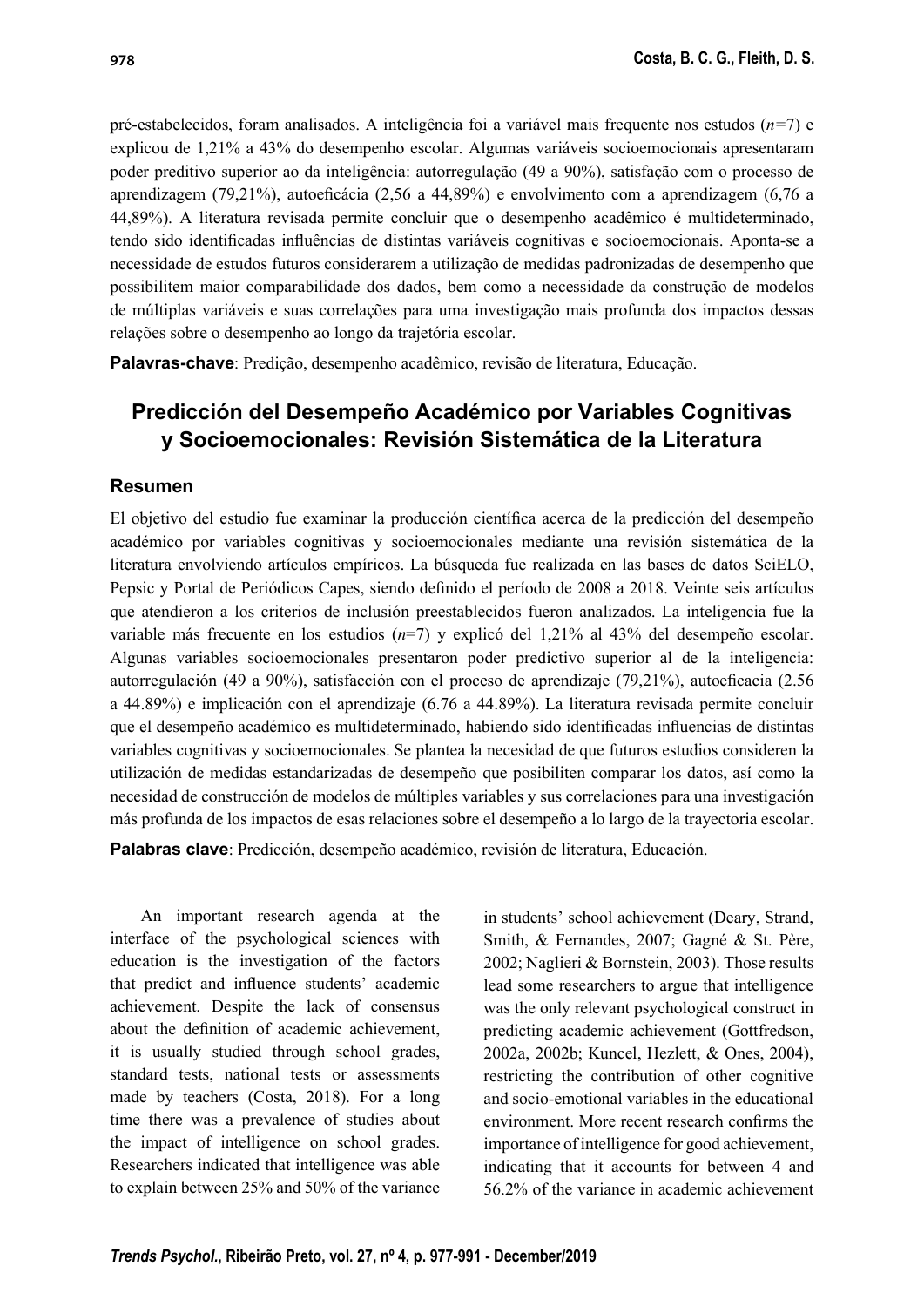(Downey, Lomas, Billings, Hansen, & Stough, 2014; Primi, Ferrão, & Almeida, 2010; Van der Stel & Veenman, 2008; Zuffianò et al., 2013).

However, beyond intelligence, socioemotional and cognitive factors have been increasingly highlighted as relevant to academic achievement. In the literature, studies are identified about the role of variables such as well-being, metacognition, learning approaches, selfconcept, self-esteem, self-efficacy and value assigned to the school as favoring motivation, engagement, persistence, task involvement and learning (Araujo & Almeida, 2014; Berger, Alcalay, Torretti, & Milicic, 2011; Gomes, 2010; Monteiro, Almeida, & Vasconcelos, 2012; Piran, 2014; Richardson, Abraham, & Bond 2012; Trautwein & Möller, 2016; Valentini  $& Laros, 2014$ . As Santos and Primi (2014) indicate, there is a growing understanding that traditional academic skills and a strict focus on knowledge acquisition are no longer sufficient for the student's academic, professional and personal success. The student best suited to the challenges of the school context presents intellectual and academic as well as affective and social competences. These two complementary dimensions reinforce one another (Araujo & Almeida, 2014).

Supporting these arguments, recent studies that aimed at identifying the role of various psychological dimensions on academic achievement indicate that variables such as metacognition, self-efficacy, self-esteem and self-concept, for example, play an important or even greater role than intelligence in explaining the variance of academic achievement (Araujo & Almeida, 2014; Piran, 2014; Rahmani, 2011; Van der Stel, Veenman, Deelen, & Haenen, 2010). Richardson et al. (2012) developed a meta-analysis of 217 studies with undergraduate students and found that self-efficacy was able to account for almost half of the variance in academic achievement (44.9%). Van der Stel et al. (2010) conducted a research with 59 high school students in which metacognition explained as much as 60.8% of the variance in students' grades. In a study involving 24,605 students in the fifth year of primary school and in the first and third year of secondary school, Santos and Primi  $(2014)$  identified that the set of socio-emotional variables (conscientiousness, extroversion, emotional stability, locus of control, kindness and openness to new experiences) were more associated with achievement when compared to individual characteristics (age, race and sex), characteristics of the family environment (parental level of education, socioeconomic situation, among others) and attitudes of parents and children (regarding reading frequency and study support).

In recent decades, there seems to have been a paradigm shift about the prediction of academic achievement: from the predominance of research on the role of intelligence to the analysis of the influence of other personal variables on the students' trajectory. Therefore, the purpose of this study was to examine, through a systematic literature review, the scientific production of empirical articles in the last ten years, in order to verify the role of cognitive and socio-emotional variables in the prediction of the academic achievement of students from different levels of schooling.

## Method

This study involved a systematic literature review, in which the scientific publications of a given area or subject are investigated, using pre-established methods, in order to obtain a comprehensive and unbiased picture of the publications. The search criteria, study selection and data synthesis are presented, allowing other researchers to replicate the procedure (Galvão & Pereira, 2014). The procedures used to elaborate this study are explained as follow.

## Search Procedures

The search for the articles took place in February 2018, consulting three Brazilian databases that offer texts published in Brazilian and international scientific journals, namely: Journal Portal of the Coordination for the Improvement of Higher Education Personnel (CAPES), Scientific Eletronic Library Online (SciELO) and Electronic Journals in Psychology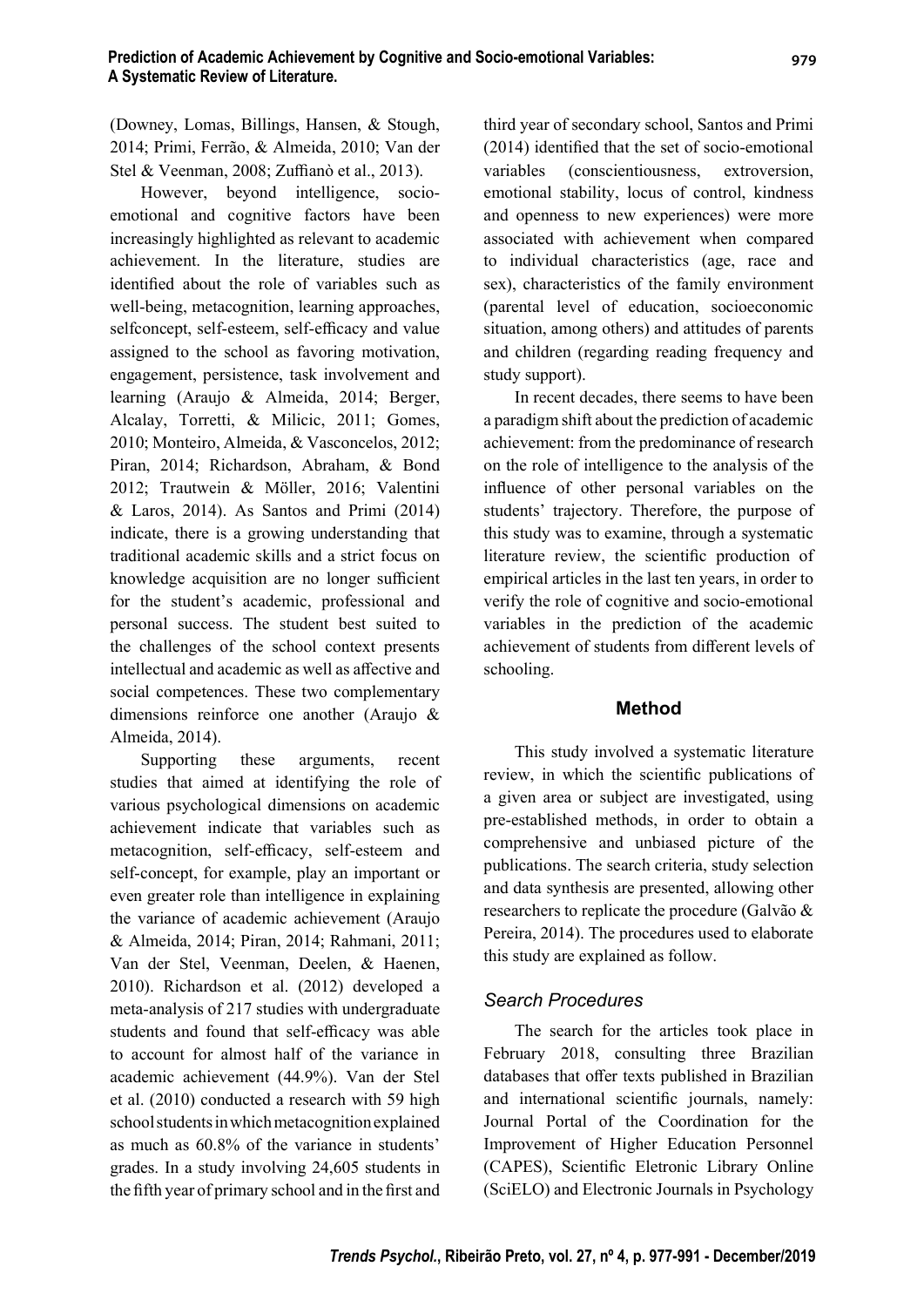(PePSIC). The following pairs of descriptors were used: predição and desempenho acadêmico, predictive model and academic achievement, modelagem por equação estrutural and desempenho acadêmico, modelagem por equação estrutural and rendimento escolar, modelagem por equação estrutural and desempenho escolar, predição and rendimento escolar, predição and desempenho escolar, structural equation modeling and academic achievement. In the CAPES Journal Portal, in particular, the option only scientific articles was selected, as well as the filter papers published in peer-reviewed journals. The other databases publish only peer-reviewed articles, not requiring such a filter. Still, in relation to the search carried out in the CAPES Journal Portal, when using the descriptors predictive model and academic achievement, due to the high number of articles found and aiming to refine the search to identify researches more pertinent to the study purpose, the filter psychology was added. The search period was restricted to empirical articles published in the last ten years.

## Paper Selection Procedures

One hundred and thirty five articles matched the search criteria. Regarding the distribution by database, most articles came from the CAPES Portal (113 articles, 83.7%), followed by Scielo (21 articles, 15.55%). Only one article (0.74%) was identified in Pepsic Journal Portal. In an initial analysis, 33 articles were excluded due to duplication. For the remaining 102 papers, the abstracts were read and evaluated according to their relevance to the study, considering the following inclusion criteria: (a) published in a peer-reviewed journal, (b) published between 2008 and 2018, (c) investigates the prediction of students' academic achievement, (d) using learners' cognitive and/or socio-emotional variables in the predictive analysis, and (e) employing quantitative data analysis. Thirty-one articles that seemed to fit the research criteria were pre-selected and fully read. During the reading process, five of them did not meet the previously established inclusion criteria and were withdrawn from the analysis. Thus, the

## Article Analysis Procedures

Initially, the selected articles were characterized regarding the year of publication, language of publication of the article, institution and country of affiliation of the authors, country of data collection and type of authorship. Descriptive statistics (frequency and percentage) were used to establish the general characteristics, aiming to identify the panorama of the selected publications. The articles were also described regarding the academic achievement measure used as a criterion and the study sample. Afterwards, the study results were analyzed with regard to achievement prediction by cognitive and socioemotional characteristics – the variables studied and their predictive power of academic achievement. Some articles included the investigation of the role of socioeconomic, demographic, previous academic achievement variables, among others, in the prediction of achievement. As this study focuses on students' cognitive and socio-emotional variables, only the results referring to those variables were considered. Correlation ratios were transformed into percentage of variance explained for standardization and better understanding of the results.

## Results

Regarding the year of publication, 2015 concentrated the highest frequency of publications with six articles (23.08%), followed by  $2012$  and  $2014$  with five publications each (19.23%). In 2008, 2011, 2016 and 2017, two articles were published annually (7.69%). In 2009 and 2010, only one publication per year was found (3.85%). Based on the search and selection criteria, we did not identify publications in 2013 and 2018. The absence of publications from 2018 can be explained by the fact that the search occurred in February of that year.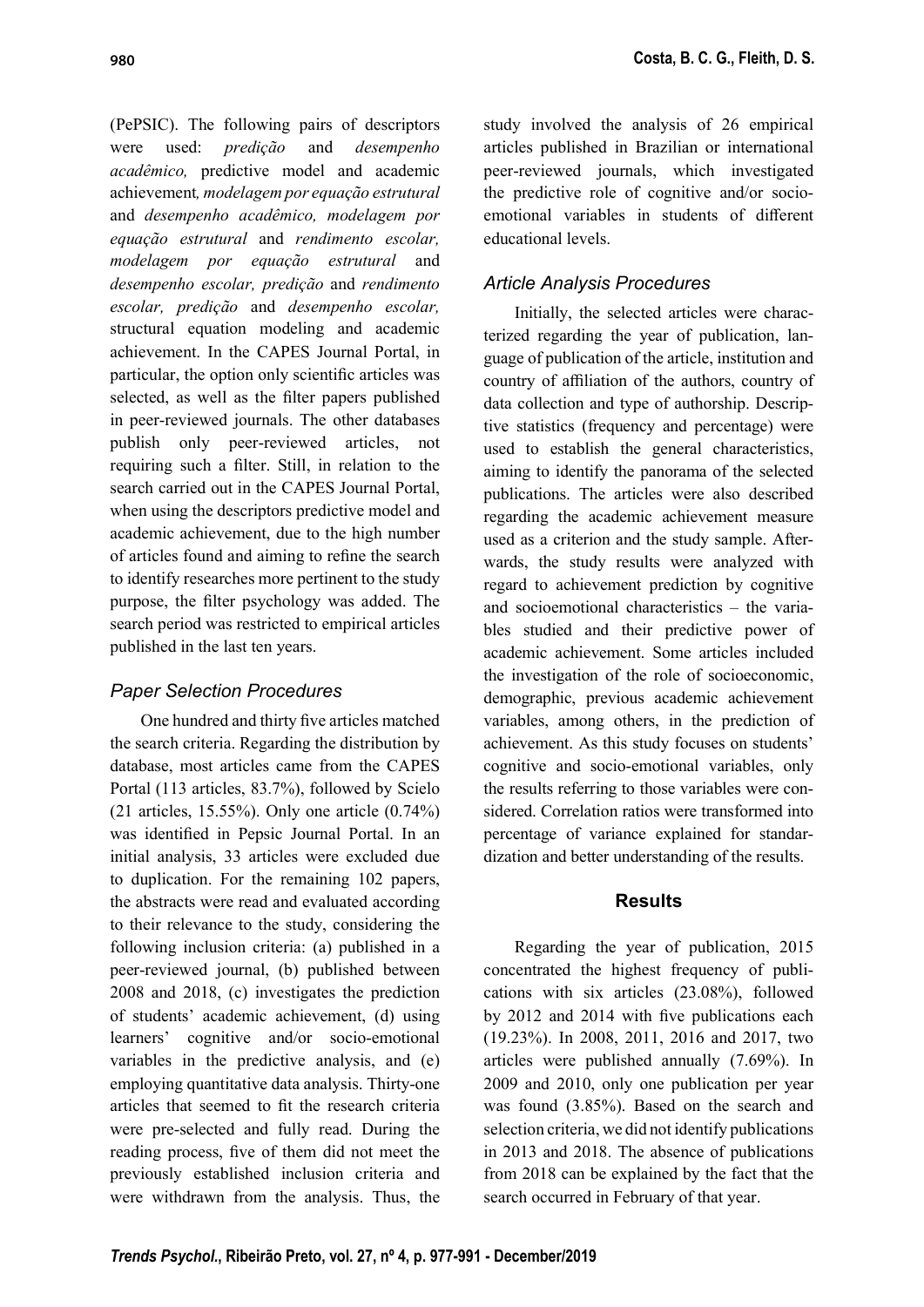981

The predominant language of the publications was English, in which 12 of the 26 papers analyzed (46.15%) were written, followed by Portuguese with 11 (42.31%) papers. Three articles were written in Spanish (11.54%). As far as authoring type is concerned, there is a strong predominance of multiple authorship, as only two articles were published by a single author (7.69%). Most articles were written by two  $(n)$  $= 8$ ; 30.77%), three ( $n = 5$ ; 19.23%) or four authors ( $n = 5$ ; 19.23%). Four publications were authored by five authors  $(15.38%)$  and two by six authors (7.69%). Four of the selected articles reflected international partnerships, considering the institutional affiliation of the authors: two articles were published through partnerships between authors from Brazilian and Portuguese institutions, one resulted from the cooperation between authors of Spanish and English institutions and one study reflected collaboration between institutions in three countries: Spain, Portugal and Brazil.

Regarding the country of study, a predominance of Brazilian studies ( $n = 10$ ; 38.46%) was observed, followed by work done in the United States ( $n = 4$ ; 15.38%). Two studies (7.69%) were conducted in Spain and in Portugal. One study (3.85%) was carried out in each of the following countries: Argentina, Belgium, Canada, Italy, Lebanon, Macedonia, Slovênia and Uruguay. If we consider only the number of Brazilian and international articles, the former corresponded to 38.46% of the sample while 61.54% were international articles. The target population of the studies was varied with samples of all school levels. The most frequent level of education was primary education, investigated in 18 of the 26 articles selected (52.94%). Secondary education and higher education were investigated in seven (20.59%) and five studies  $(14.71\%)$ , respectively. Early childhood education was the least examined target audience, involving only four articles (11.76%). Eight articles simultaneously studied more than one educational level.

The articles selected for this study are characterized in Tables 1 and 2, describing the

authors, sample size, sample level of schooling and academic achievement measure used. Table 1 shows the selected Brazilian studies and Table 2 the international studies. A large variation in sample size is observed, such as the study by Bandeira, Costa and Arteche (2008), that presented the lowest number of participants (n  $= 90$ ), and Partin and Haney (2012) with the largest number of participants ( $n = 20,300$ ).

As to the achievement measures used in the studies, most of the studies  $(n = 18,$ 69.23%) used school grades as an indicator of students achievement. Four studies evaluated achievement using psychometric tests (Bandeira et al., 2008; Marturano & Pizato, 2015; Marturano et al., 2009; Pinto, Bigozzi, Tarchi, Vezzani, & Gamannossi, 2016). Four other studies used standard educational measures on a large scale: a Brazilian study used the grades on the Provinha Brasil, a national test developed by the government to asses educational quality, to evaluate the achievement of primary school students (Correia-Zanini et al., 2016); a study carried out in Slovenia, based itself on the grades of the Slovenian National Examination (NET) for the evaluation of primary school students (Levpušcek, Zupancic, & Socan, 2012); a Canadian study used the Canadian government's standard achievement test to measure the achievement of primary school students (Oberle, Schonert-Reichl, Hertzman, & Zumbo, 2014); and an American study evaluated the achievement of secondary school students based on the Virginia Learning Pattern (Zimmerman & Kitsantas, 2014).

The results of the prediction of academic achievement found in the 26 articles analyzed in this study are described in Table 3 in alphabetical order of the research variables. Only statistically significant results from each study explaining the variance of academic achievement by more than 1% were included in this table. In the variables listed, two refer to categories created to combine the results of similar observable variables: (a) learning engagement behaviors, which refer to the indicators of class participation, discipline, commitment, classroom adjustment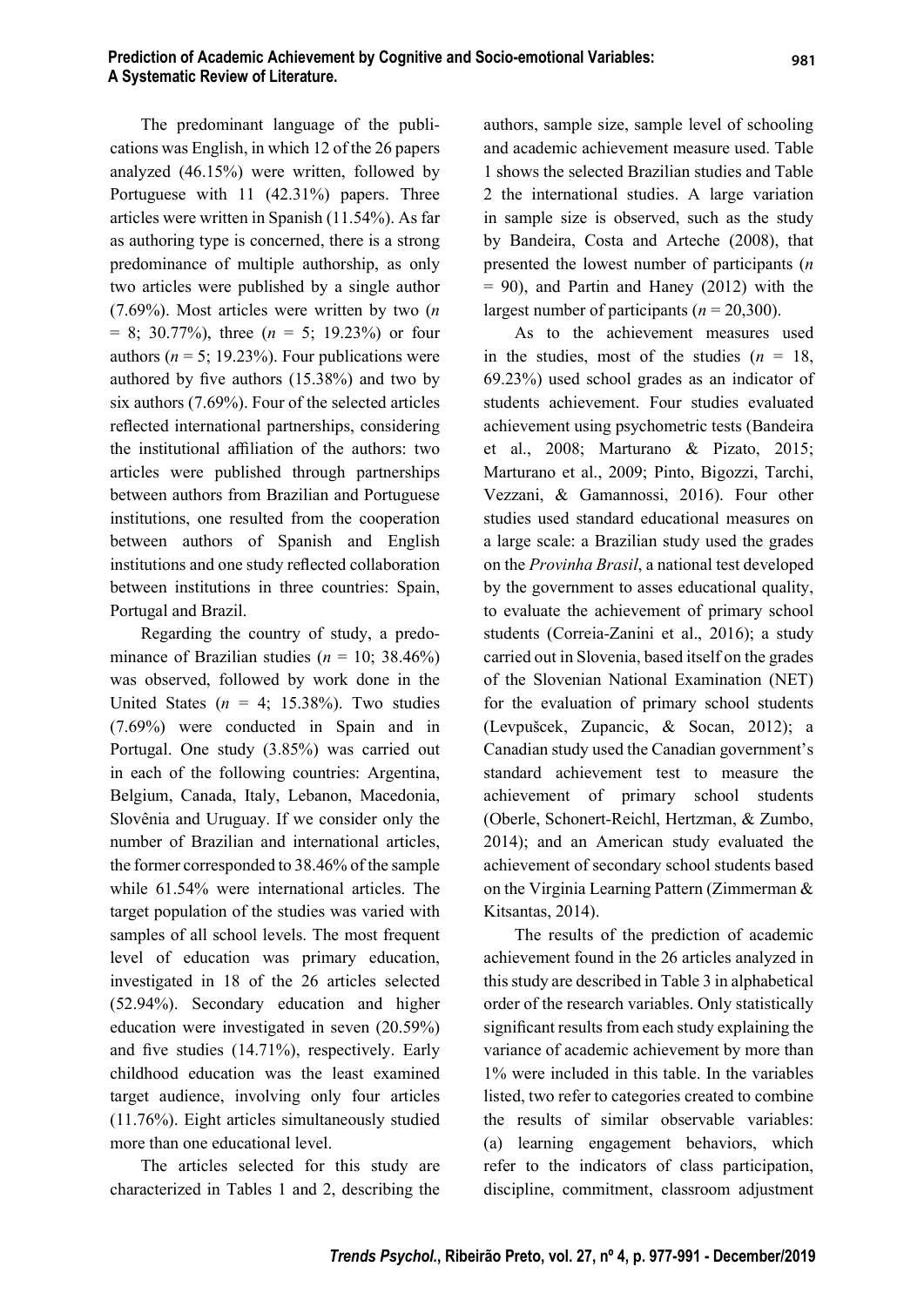| Table |  |
|-------|--|
|       |  |

|  | <b>Characteristics of Brazilian Papers in the Study by Sample and Performance Measure</b> |
|--|-------------------------------------------------------------------------------------------|
|--|-------------------------------------------------------------------------------------------|

|    | Authors                                               | Participants | School level             | Performance Assessed                                                                                                              |
|----|-------------------------------------------------------|--------------|--------------------------|-----------------------------------------------------------------------------------------------------------------------------------|
| 1  | Bandeira et al.<br>(2008)                             | 90           | Child and<br>primary     | School Performance Rating Scale (teacher<br>assessment of student learning and behavior)                                          |
| 2  | Correia-Zanini, Marturano,<br>& Fontaine (2016)       | 186          | Primary                  | Provinha Brasil                                                                                                                   |
| 3  | Gomes (2011)                                          | 684          | Primary and<br>secondary | Equalized annual performance (Mathematics,<br>Portuguese, history and geography)                                                  |
| 4  | Gomes & Golino<br>(2012)                              | 684          | Secondary                | School grades                                                                                                                     |
| 5  | Marturano & Pizato<br>(2015)                          | 248          | Primary                  | Joint Assessment of Portuguese and<br>Mathematics and Academic Competency Scale<br>of Social Skills Rating System - SSRS-BR       |
| 6  | Marturano, Trivellato-<br>Ferreira, & Gardinal (2009) | 171          | Primary                  | School Performance Test (Reading,<br>writing and arithmetic)                                                                      |
| 7  | Mecca, Jana, Simões,<br>& Macedo (2015)               | 213          | Child and<br>primary     | Arithmetic test                                                                                                                   |
| 8  | Muniz & Nascimento<br>(2014)                          | 177          | Primary                  | General performance (grades on Portuguese,<br>mathematics, history, geography and science)                                        |
| 9  | Muniz, Seabra, & Primi<br>(2015)                      | 317          | Primary                  | School grades                                                                                                                     |
| 10 | Noronha & Lamas<br>(2014)                             | 280          | Higher                   | Academic performance (academic performance<br>ratio, satisfaction with performance and score<br>assigned to academic performance) |

and responsibility; and (b) behaviors associated with the lack of commitment to learning, which included the results regarding attitudes such as missing class, indiscipline and not completing the homework.

The intelligence variable listed in Table 3 groups the different measures of intelligence investigated in the studies, namely: general intelligence, fluid intelligence, numerical reasoning, verbal reasoning and visualization. Likewise, the variable learning strategies refers to the results of kinesthetic/tactical, metacognitive, personalized, reading/writing strategies, among others. The school stress variable grouped the following indicators: school stressors related to achievement, the family-school relationship, the relationship with peers, adaptation, general stress due to school, and tensions related to the

student's role. The variance explained results in Table 3 that are underlined indicate a negative correlation of that variable with achievement.

The most investigated variable was intelligence, being the focus of seven studies and responsible for explaining 1.21% to 43% of the variance in students' school achievement (Bandeira et al., 2008; Bossaert et al., 2011; Gomes & Golino, 2012; Lemos et al., 2008; Levpušcek et al., 2012; Mecca et al., 2015; Vilia et al., 2017). Next, self-efficacy and learning engagement behaviors were the most frequent variables with five studies each. Self-efficacy explained from 2.56 to 44.89% of the variance in academic achievement (Cupani, 2010; Levpušcek et al., 2012; Partin & Haney, 2012; Vilia et al., 2017; Zimmerman & Kitsantas, 2014). The learning engagement behaviors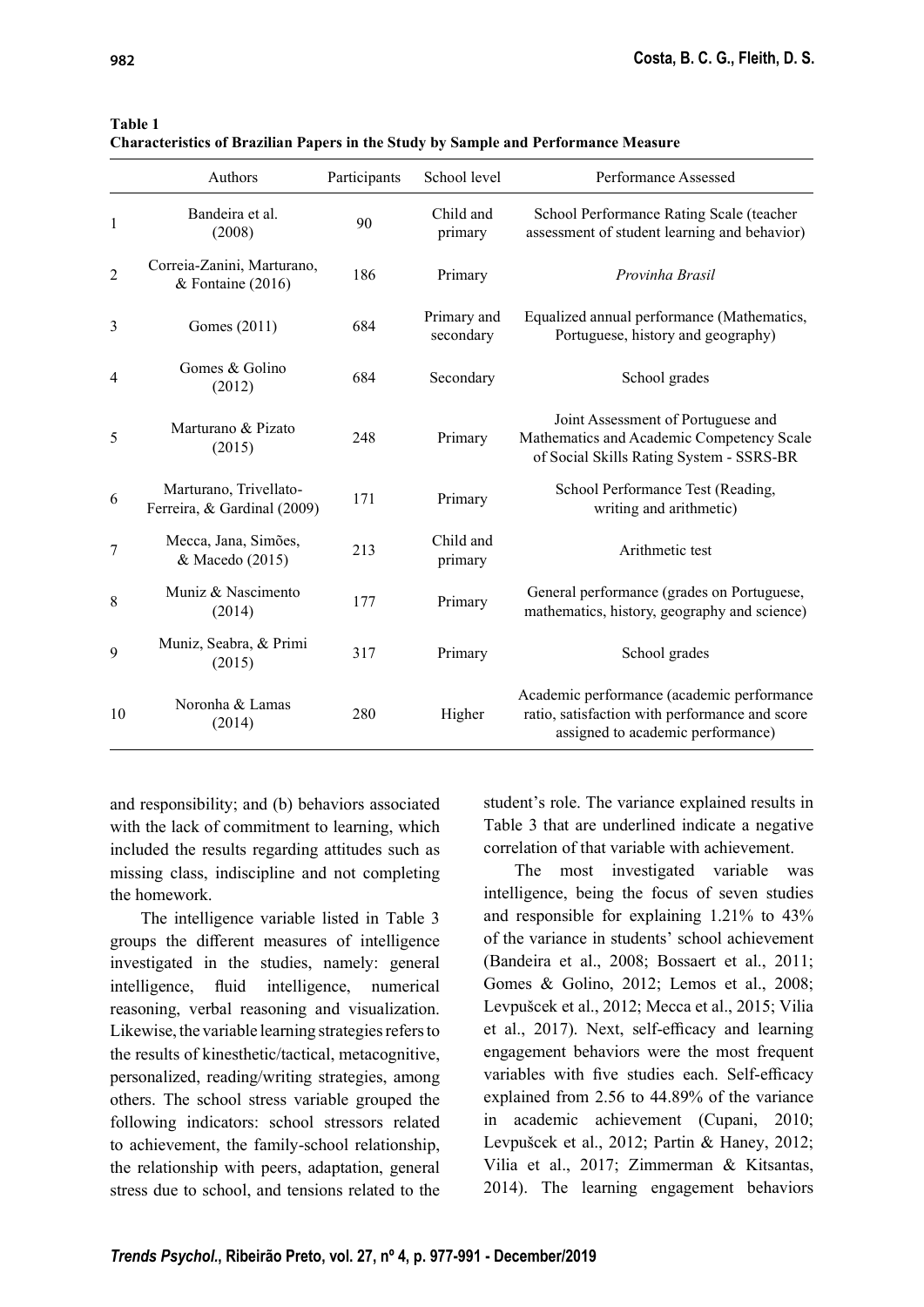## Prediction of Academic Achievement by Cognitive and Socio-emotional Variables: A Systematic Review of Literature.

Table 2

| <b>Characteristics of International Papers in the Study by Sample and Performance Measure</b> |  |  |
|-----------------------------------------------------------------------------------------------|--|--|
|                                                                                               |  |  |

|    | Authors                                                                           | Participants | School Level Country     |     | Performance Assessed                                                                                      |
|----|-----------------------------------------------------------------------------------|--------------|--------------------------|-----|-----------------------------------------------------------------------------------------------------------|
| 11 | Ayyash-Abdo & Ruiz<br>(2012)                                                      | 1,401        | Higher                   | Lib | Mean school grades                                                                                        |
| 12 | Bossaert, Doumen,<br>Buyse, & Verschueren<br>(2011)                               | 153          | Child and<br>primary     | Bel | General performance (language<br>and mathematics)                                                         |
| 13 | Busquets, Pros,<br>Muntada, & Martín<br>(2015)                                    | 391          | Secondary                | Spa | Mean school grades                                                                                        |
| 14 | Casillas et al. (2012)                                                            | 4,660        | Primary                  | Usa | Mean school grades                                                                                        |
| 15 | Cupani (2010)                                                                     | 420          | Primary                  | Arg | School performance on mathematics                                                                         |
| 16 | Iniesta, López-López,<br>Corbíl, Pérez,<br>& Costa (2017)                         | 1,398        | Primary and<br>secondary | Spa | Mean school grades                                                                                        |
| 17 | Lemos, Almeida,<br>Guisande, & Primi<br>(2008)                                    | 4,899        | Primary                  | Por | Teacher-assigned Academic grades                                                                          |
| 18 | Levpušcek et al.<br>(2012)                                                        | 416          | Primary                  | Svn | School grade on mathematics<br>and mathematics grade on Slovenian<br>National Test (NET)                  |
| 19 | Oberle et al. (2014)                                                              | 461          | Primary                  | Can | Standard performance test<br>of Canadian government                                                       |
| 20 | Partin & Haney (2012)                                                             | 20,300       | Higher                   | Usa | Standard course grades                                                                                    |
| 21 | Pinto et al. $(2016)$                                                             | 202          | Child and<br>primary     | Ita | Mathematics Competency measured<br>by Objective Mathematics Test<br>for primary school                    |
| 22 | Rodriguez-Ayan<br>& Rico (2015)                                                   | 218          | Higher                   | Ury | Relation between courses passed and<br>courses taken and relation between<br>tests passed and tests taken |
| 23 | Vasileva-Stojanovska,<br>Malinovski, Vasileva,<br>Jovevski, & Trajkovik<br>(2015) | 142          | Primary                  | Mkd | Teacher assessment                                                                                        |
| 24 | Vela et al. (2014)                                                                | 166          | Higher                   | Usa | Mean school grades                                                                                        |
| 25 | Vilia, Candeias,<br>Neto, Franco, & Melo<br>(2017)                                | 470          | Primary                  | Por | School grades on physics<br>and chemistry                                                                 |
| 26 | Zimmerman &<br>Kitsantas (2014)                                                   | 507          | Secondary                | Usa | Mean grades and Virginia learning<br>standard (mathematics, reading<br>and writing performance)           |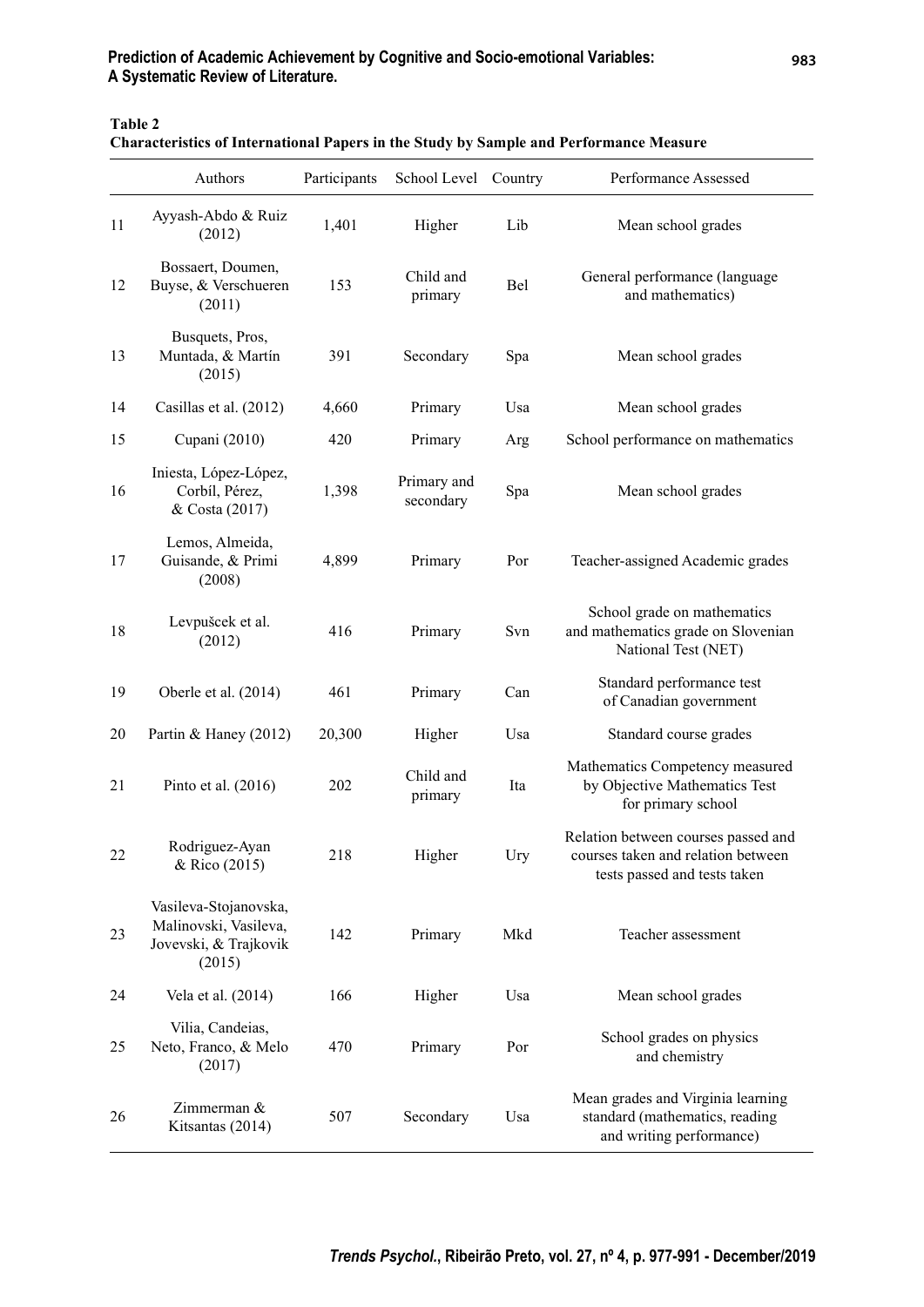#### Table 3

Identified Variables and Their Role in the Variance Explained of Academic Performance

| Variable                                                                                                            | Variance explained of<br>Academic Performance | <b>Studies</b>             |
|---------------------------------------------------------------------------------------------------------------------|-----------------------------------------------|----------------------------|
| Deep learning approach                                                                                              | 1.96% to 8.64%                                | 3 and 4                    |
| Superficial learning approach                                                                                       | 6.76%                                         | 3                          |
| Negative affect                                                                                                     | $10.43$ to $12.46\%$                          | 25                         |
| Positive affect                                                                                                     | 1.12 to 1.69%                                 | 11 and 25                  |
| Self-concept                                                                                                        | 2.95 to 19.71%                                | 8                          |
| Self-efficacy                                                                                                       | 2.56 to 44.89%                                | 15, 18, 20, 25 and 26      |
| Self-regulation (self-efficacy + responsible learning +<br>self-regulated learning + motivated learning strategies) | 49 to 90%                                     | 26                         |
| Personality characteristics                                                                                         |                                               |                            |
| Openness                                                                                                            | 4.41 to 7.29%                                 | 18                         |
| Self-control                                                                                                        | 5.29 to 15.21%                                | 26                         |
| Externalization                                                                                                     | $10.24$ to $17.64\%$                          | 5                          |
| Extroversion                                                                                                        | $3.38$ to $8.41\%$                            | 18                         |
| Impulsiveness                                                                                                       | 6.76 to 17.64%                                | 26                         |
| Internalization                                                                                                     | 9 to 17.64%                                   | 5                          |
| Neuroticism                                                                                                         | 1.06%                                         | 23                         |
| Reading competency                                                                                                  | 5.15 to 41.73%                                | 8                          |
| Behaviors associated with lack of commitment to learning<br>(absence, indiscipline, not completing homework)        | $4.84$ to $17.9\%$                            | 13, 14                     |
| Learning engagement behavior (participation, discipline,<br>commitment, classroom adjustment, responsibility)       | 6.76 to 44.89%                                | 12, 6, 10 and 26           |
| Learning strategies                                                                                                 | 1.36% to 38.44%                               | 16, 23 and 26              |
| School stress                                                                                                       | 1.21 to $22\%$                                | $2, 5$ and 6               |
| Social and socioemotional skills                                                                                    | 5.33 to 23.04%                                | 5 and 19                   |
| Intelligence                                                                                                        | 1.21 to 43%                                   | 1, 12, 4, 17, 18, 7 and 25 |
| Interest                                                                                                            | 1.88 to 3.88%                                 | 22                         |
| Metacognition                                                                                                       | 5.76 to 18.49%                                | 14, 16 and 21              |
| Performance targets                                                                                                 | 7.29%                                         | 15                         |
| Social responsibility targets                                                                                       | 1.34 to 5%                                    | 19                         |
| Intrinsic goal orientation                                                                                          | 1.50%                                         | 20                         |
| Perceived parental expectations                                                                                     | $1.69$ to 14%                                 | 16 and 18                  |
| Perceived parental support                                                                                          | $1.21$ to 4.8%                                | 16 and 18                  |
| Learning potential                                                                                                  | 6.25 to 18.49%                                | 9                          |
| Satisfaction with learning process                                                                                  | 79.21%                                        | 23                         |
| Value assigned to school                                                                                            | 2.01 to 14.2%                                 | 20, 22 and 25              |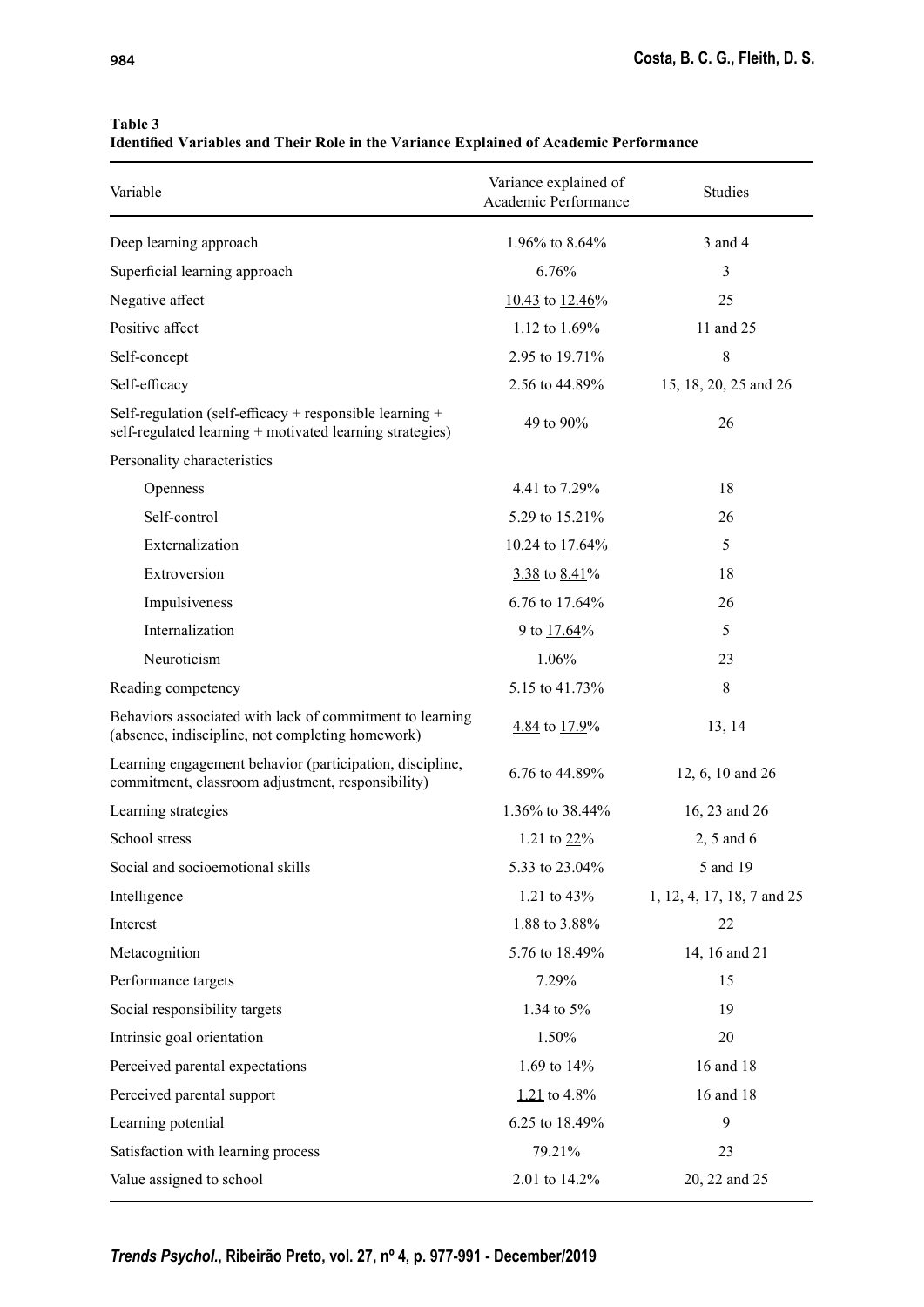contributed between 6.76 and 44.89% to the variance in the students' achievement (Bossaert et al., 2011; Marturano et al., 2009; Noronha & Lamas, 2014; Zimmerman & Kitsantas, 2014).

Learning strategies, stressors related to the school environment, metacognition and value attributed to the school were investigated in three studies each. We identified that learning strategies explained 1.36% to 38.44% (Iniesta et al., 2017; Vasileva-Stojanovska et al., 2015; Zimmerman & Kitsantas, 2014). Each study focused on a different type of learning strategy. Thus, the variation in the explanation of achievement may be due to the difference in the effect of each of the strategies on the school trajectory. School stress contributed between 1.21 and 22% to the explanation of the achievement variance (Correia-Zanini et al., 2016; Marturano & Pizato, 2015; Marturano et al., 2009). In most studies, the correlation was negative, indicating a detrimental effect of stress on achievement. There were also observed positive correlations between stressors and academic achievement though, indicating that, in some cases, stress may contribute to the achievement. Metacognition was responsible for 5.76 to 18.49% of the variance in academic achievement (Casillas et al., 2012; Iniesta et al., 2017; Pinto et al., 2016). The value assigned to the school explained between 2.01 and 14.2% of the variance in the academic achievement (Partin & Haney, 2012; Rodriguez-Ayan & Rico, 2015; Vilia et al., 2017).

Other variables, even though they have been the focus of only one or two studies, stand out by their power to contribute to explaining the variance of academic achievement: selfconcept (2.95 to 19.71%), self-regulation (49 to 90%), reading competence (5.15% to 41.73%), behavior associated with lack of commitment to learning (4.84 to 17.9%), social skills (5.33 to 23.04%), learning potential (6.25 to 18.49%), and satisfaction with the learning process (79.21%) (Busquets et al., 2015; Casillas et al., 2012; Marturano & Pizato, 2015; Muniz & Nascimento, 2014; Muniz et al., 2015; Oberle et al., 2014; Vasileva-Stojanovska et al., 2015; Zimmerman & Kitsantas, 2014). It is relevant to highlight that the correlations found between the behaviors associated with the lack of commitment to learning and academic achievement were negative, that is, the greater the student's lack of commitment to the school context, the lower his grades were. Self-regulation, which explained up to 90% of the variance in academic achievement in the study by Zimmerman and Kitsantas (2014), consisted of self-efficacy, responsible learning, self-regulated learning and motivated learning strategies combined, thus justifying its great explanatory power.

#### **Discussion**

The aim of this study was to examine the scientific production of empirical articles in the past ten years about the role of cognitive and socio-emotional variables in the prediction of academic achievement through a systematic literature review. In total, 26 articles that met the pre-established selection criteria were identified and analyzed. Regarding the state of the art of this theme, we highlight the significant contribution of the Brazilian production, as 38.46% of the selected articles were conducted in Brazil, where the largest number of publications was found  $(n = 10)$ . This may reflect the fact that, despite the use of descriptors in Portuguese and English, the bases of the study were predominantly Brazilian. In future studies, we suggest including international bases for the sake of a more precise verification of the extent of the contribution of Brazilian research to this theme. In any case, there is considerable production about the investigation of cognitive and socio-emotional variables and their effect on the academic achievement in the Brazilian scenario.

As for the target audience, there is a lack of research involving early childhood education, with only 11.76% of the total number of articles found. One possible explanation is that this school stage is characterized by more flexible and procedural school achievement measuring (Both & Martins, 2016; Sousa, 2014), usually not characterized by tests or other quantitative measures, which limits the possibilities of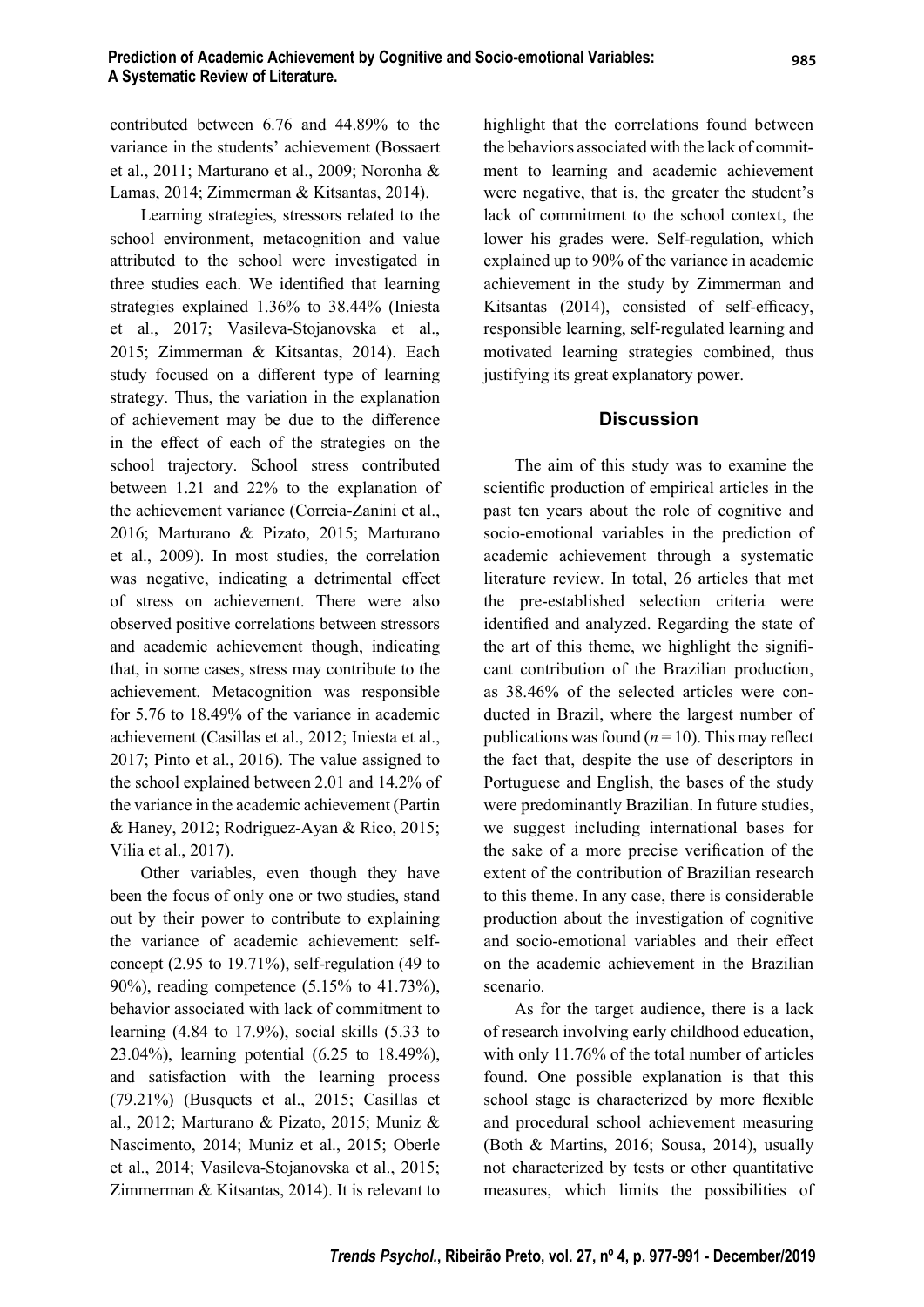predictive research. Aiming for a better understanding of the role of each of the cognitive and socio-emotional variables in each stage of schooling, however, we recommend expand the studies for these age groups, keeping in mind the educational characteristics of each stage.

One gap identified in the literature is the difficulty to compare the research results, due to the different academic achievement measures used. Most articles  $(n = 18; 69.23%)$  used school grades as parameters for measuring students' academic achievement. The criteria for these evaluations are strongly influenced by the characteristics of the teacher, the school, specific characteristics of the evaluation, etc. though, generating results of low external validity. In future studies, we suggest using: (a) academic achievement measures taken from psychometric tests, such as those used in the studies by Bandeira et al. (2008), Marturano and Pizato (2015), Marturano et al. (2009), Pinto et al. (2016); or, when appropriate, (b) large-scale achievement measures that allows a national or international comparability of research data, such as the studies by Correia-Zanini et al. (2016), Levpušcek et al. (2012), Oberle et al. (2014) and Zimmerman and Kitsantas (2014). In the case of Brazil, for example, there are several national academic achievement assessments of the different educational levels, such as the Basic Education Development Index (IDEB; National Institute of Educational Studies and Research Anísio Teixeira [INEP], 2016a), the Prova Brasil (Federal Education Department [MEC], n.d.), the *Provinha Brasil* (MEC, 2015a), the National Student Achievement Examination (MEC, 2015b) and the National Secondary School Examination (MEC, 2015c). These measures provide achievement indicators that permit the comparability of results from different regions of the country. Therefore, we suggest that future Brazilian research seeks the possibility to associate nationally standardized achievement measures to already established academic achievement measures. Internationally, we identify, for example, the existence of the PISA, the Programme for International Student Assessment. The

assessment, held every three years, measures the educational level of 15-year-old students based on three knowledge areas: science, reading and mathematics, and contextualizes the results by applying questionnaires to the students, school principals, parents and teachers (INEP, 2016b). In 2015, the PISA was applied in more than 70 countries (Organização para Cooperação e Desenvolvimento Econômico [OECD], 2015), producing academic achievement indicators that, if adopted in future research, will allow the international comparability of the research results. The issue of data comparability refers not only to the academic achievement measures, but also to the assessments of the cognitive and socio-emotional characteristics. We have found that, sometimes, the same variable is investigated in different studies with distinct names.

Regarding the prediction of achievement by cognitive and socioemotional characteristics, the predominance of research on the role of intelligence is still observed, as this is the variable that appears most frequently  $(n = 7)$ . However, due to the range of cognitive and socio-emotional variables investigated in the articles under analysis we verify that the notion that only intelligence plays a predictive role in academic achievement is outdated. In this sense, some socio-emotional variables presented greater predictive power than intelligence as self-regulation (49 to 90%), satisfaction with the learning process  $(79.21\%)$ , self-efficacy (2.56 to 44.89%) and learning engagement behaviors (6.76 to 44.89%). Hence, according to the literature, academic achievement is multidetermined, with influence from cognitive and socio-emotional variables, particularly intelligence, metacognition, self-regulation, self-efficacy, self-concept, satisfaction with school, level of engagement, learning strategies and social skills. Thus, we assumed, based on the literature review, that the development of these characteristics in the students could be a way to boost their school trajectory and favor their achievement. Most research  $(n = 20,$ 76.92%) investigated the variables in isolation, as well as their correlation with achievement or the analysis of linear regressions, which do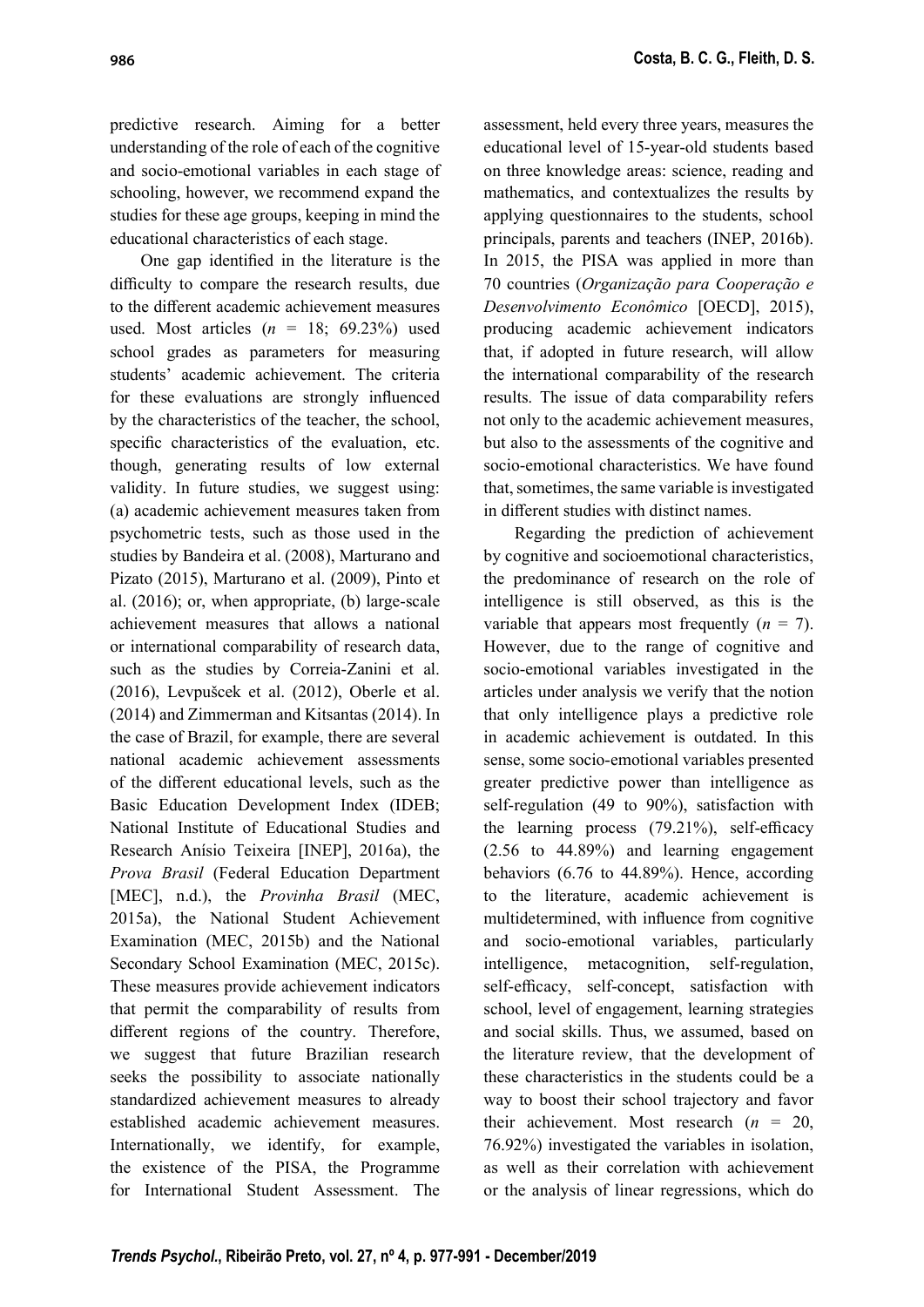not allow the investigation of mutual relations among the variables. Some of the studies ( $n = 6$ ) went beyond the objective of this article about the direct prediction of academic achievement and also investigated the relationships between some variables and how that interaction would interfere in the explanation of academic achievement (Bossaert et al., 2011; Gomes & Golino, 2012; Iniesta et al., 2017; Levpušcek et al., 2012; Partin & Haney, 2012; Zimmerman & Kitsantas, 2014). Gomes and Golino (2012), for example, analyzed the relationship between intelligence and learning approach in the prediction of academic achievement. The authors tested whether intelligence explains the achievement mediated by approaches to learning or whether, in the opposite sense, the influence of approaches to learning on achievement is indirect, through intelligence.The lack of a hierarchical relationship between approaches to learning and intelligence was identified, indicating that both influence academic achievement independently, but without a mutual causal relationship. The study by Gomes and Golino, for example, represents a forward path in research on achievement prediction. This type of analysis enables, beyond the study of the individual influence of the variables on the students' grade, the investigation of how each of the variables interacts mutually, and can signal new understandings on how to enhance the students' school trajectory. This conclusion is in line with the literature propositions about the need to construct multi-variable models and their relationships in explaining academic achievement (Araujo & Almeida, 2014; Richardson et al., 2012).

In short, the results presented here point out that academic achievement is multidetermined, with influences of different cognitive and socioemotional variables on the students' achievement. The increased ability to self-regulate one's cognition and learning, higher levels of reasoning, more positive selfbeliefs, greater involvement with the school environment, less stress, and higher levels of satisfaction with life seem to favor academic achievement. The main limitations identified in

the literature relate to the non-comparability of the measures used in the different studies, as well as the lack of research investigating the relation of the different variables in the explanation of achievement, indicating the need to construct multiple variable models and their correlations for a more in-depth investigation of how the variables influence one other in favor of the school trajectory. As limitations of this study, we point out: (a) the restriction of the search to scientific articles only, excluding other types of publications such as master's theses, doctoral dissertations, and books; (b) the review of the literature considering the distinct procedures established by the authors; and (c) the selection of keywords that may have limited the number of articles found. In this sense, for future research, we suggest expanding the keywords in order to increase the number of articles identified, as well as using pre-established literature review protocols such as PRISMA (Galvão, Pansani, & Harrad, 2015), in order to add more data to those found in this research about the prediction of academic achievement by means of cognitive and socio-emotional variables.

#### References

- Araujo, A. M., & Almeida, L. S. (2014). Variáveis pessoais no sucesso escolar dos alunos: Integração e contextualização. In L. A. Almeida & A. M. Araujo (Eds.), Aprendizagem e sucesso escolar: Variáveis pessoais dos alunos (pp. 249-271). Braga, Portugal: Associação para o Desenvolvimento da Investigação em Psicologia da Educação.
- Ayyash-Abdo, H., & Sánchez-Ruiz, M. J. (2012). Subjective wellbeing and its relationship with academic achievement and multilinguality among Lebanese university students. International Journal of Psychology, 47(3), 192- 202. doi: 10.1080/00207594.2011.614616
- Bandeira, D. R., Costa, A., & Arteche, A. (2008). Estudo de validade do DFH como medida de desenvolvimento cognitivo infantil. Psicologia: Reflexão & Crítica, 21(2), 332-337. doi: 10.1590/S0102-79722008000200020
- Berger, C., Alcalay, L., Torretti, A., & Milicic, N. (2011). Bem-estar sócio-emocional e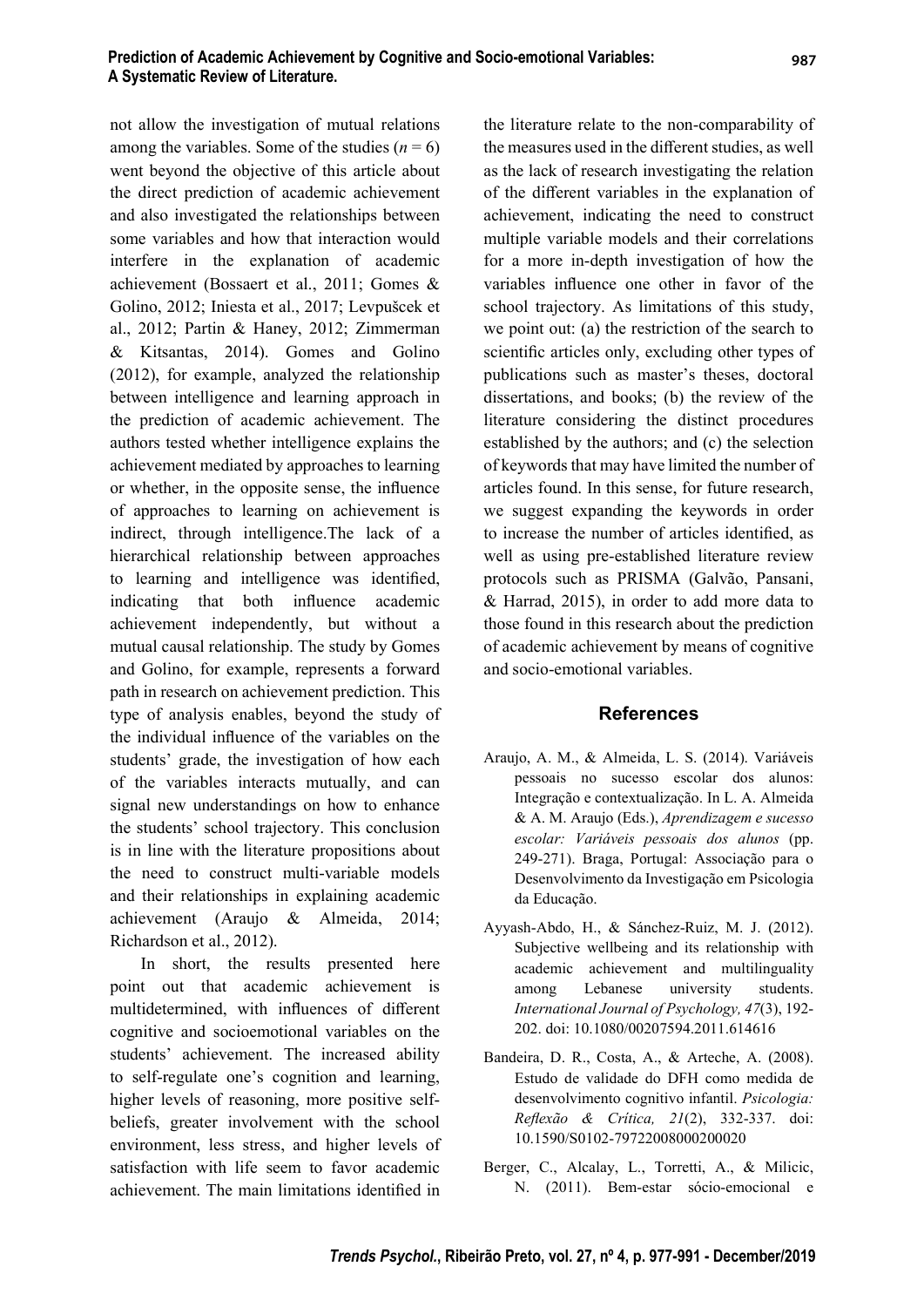desempenho acadêmico: Evidência desde uma abordagem multinível. Psicologia: Reflexao & Critica, 24(2), 344-351. doi: 10.1590/S0102- 79722011000200016

- Bossaert, G., Doumen, S., Buyse, E., & Verschueren, K. (2011). Predicting children's academic achievement after the transition to first grade: A two-year longitudinal study. Journal of Applied Developmental Psychology, 32(2), 47-57. doi: 10.1016/j.appdev.2010.12.002
- Both, I. J., & Martins, O. B. (2016). Premissa da avaliação na educação de crianças: Uma questão pedagógica. Interfaces Científicas: Educação, 4(3), 105-114. doi: 10.17564/2316-3828.2016v4 n3p105-114
- Busquets, C. G., Pros, R. C., Muntada, M. C., & Martín, M. B. (2015). Indisciplina instruccional y convencional: su predicción en el rendimiento acadêmico. Revista Colombiana de Psicología, 24(2), 317-330. doi: 10.15446/rcp.v24n2.44148
- Casillas, A., Robbins, S., Allen, J., Kuo, Y. L., Hanson, M. A., & Schmeiser, C. (2012). Predicting early academic failure in high school from prior academic achievement, psychosocial characteristics, and behavior. Journal of Educational Psychology, 104(2), 407-420. doi: 10.1037/a0027180
- Correia-Zanini, M. R. G., Marturano, E. M., & Fontaine, A. M. G. V. (2016). Adaptação à escola de ensino fundamental: Indicadores e condições associadas. Arquivos Brasileiros de Psicologia, 68(1), 19-34. Retrieved from http:// pepsic.bvsalud.org/pdf/arbp/v68n1/v68n1a03. pdf
- Costa, B. C. G. (2018). Caminhos para predição do desempenho acadêmico: Um modelo de variáveis cognitivas e socioemocionais (Doctoral dissertation, Universidade de Brasília, Brasília, DF, Brazil).
- Cupani, M. (2010). Validación de una nueva escala de expectativas de resultado y metas de rendimiento para matemáticas. Interdisciplinaria, 27(1), 111-127. Retrieved from http://www.scielo.org. ar/pdf/interd/v27n1/v27n1a08.pdf
- Deary, I. J., Strand, S., Smith, P., & Fernandes, C. (2007). Intelligence and educational achievement. Intelligence, 35(1), 13-21. doi: 10.1016/j.intell.2006.02.001
- Downey, L. A., Lomas, J., Billings, C., Hansen, K., & Stough, C. (2014). Scholastic success:

Fluid intelligence, personality, and emotional intelligence. Canadian Journal of School Psychology, 29(1), 40-53. doi: 10.1016/j. paid.2013.07.397

- Federal Education Department. (2015a). Provinha Brasil. Brasília, DF: Instituto Nacional de Pesquisas Educacionais Anísio Teixeira. Retrieved from http://portal.inep.gov.br/ provinha-brasil
- Federal Education Department. (2015b). Enade. Brasília, DF: Instituto Nacional de Pesquisas Educacionais Anísio Teixeira. Retrieved from http://portal.inep.gov.br/enade
- Federal Education Department. (2015c). Enem. Brasília, DF: Instituto Nacional de Pesquisas Educacionais Anísio Teixeira. Retrieved from http://portal.inep.gov.br/web/guest/enem
- Federal Education Department. (n.d.). Prova Brasil: Apresentação. Brasília, DF: Instituto Nacional de Pesquisas Educacionais Anísio Teixeira. Retrieved from http://portal.mec.gov.br/provabrasil
- Gagné, F., & St Père, F. (2002). When IQ is controlled, does motivation still predict achievement? Intelligence, 30(1), 71-100. doi: 10.1016/S0160- 2896(01)00068-X
- Galvão, T. F., & Pereira, M. G. (2014). Revisões sistemáticas da literatura: Passos para sua elaboração. Epidemiologia e Serviços de Saúde, 23(1), 183-184. doi: 10.5123/S1679- 49742014000100018
- Galvão, T. F., Pansani, T. S. A., & Harrad, D. (2015). Principais itens para relatar revisões sistemáticas e meta-análises: A recomendação PRISMA. Epidemiologia e Serviços de Saúde, 24(2), 335- 342. doi: 10.5123/S1679-49742015000200017
- Gomes, C. M. A. (2010). Perfis de estudantes e a relação entre abordagens de aprendizagem e rendimento escolar. Psico, 41(2), 503-509. doi: 10.1590/S0102-79722011000200016
- Gomes, C. M. A. (2011). Abordagem profunda e abordagem superficial à aprendizagem: Diferentes perspectivas do rendimento escolar. Psicologia: Reflexão & Crítica, 24(3), 479-488. doi: 10.1590/S0102-79722011000300004
- Gomes, C. M. A., & Golino, H. F. (2012). Validade incremental da escala de abordagens de aprendizagem (EABAP). Psicologia: Reflexão & Crítica, 25(4), 400-410. doi: 10.1590/S0102- 79722012000400001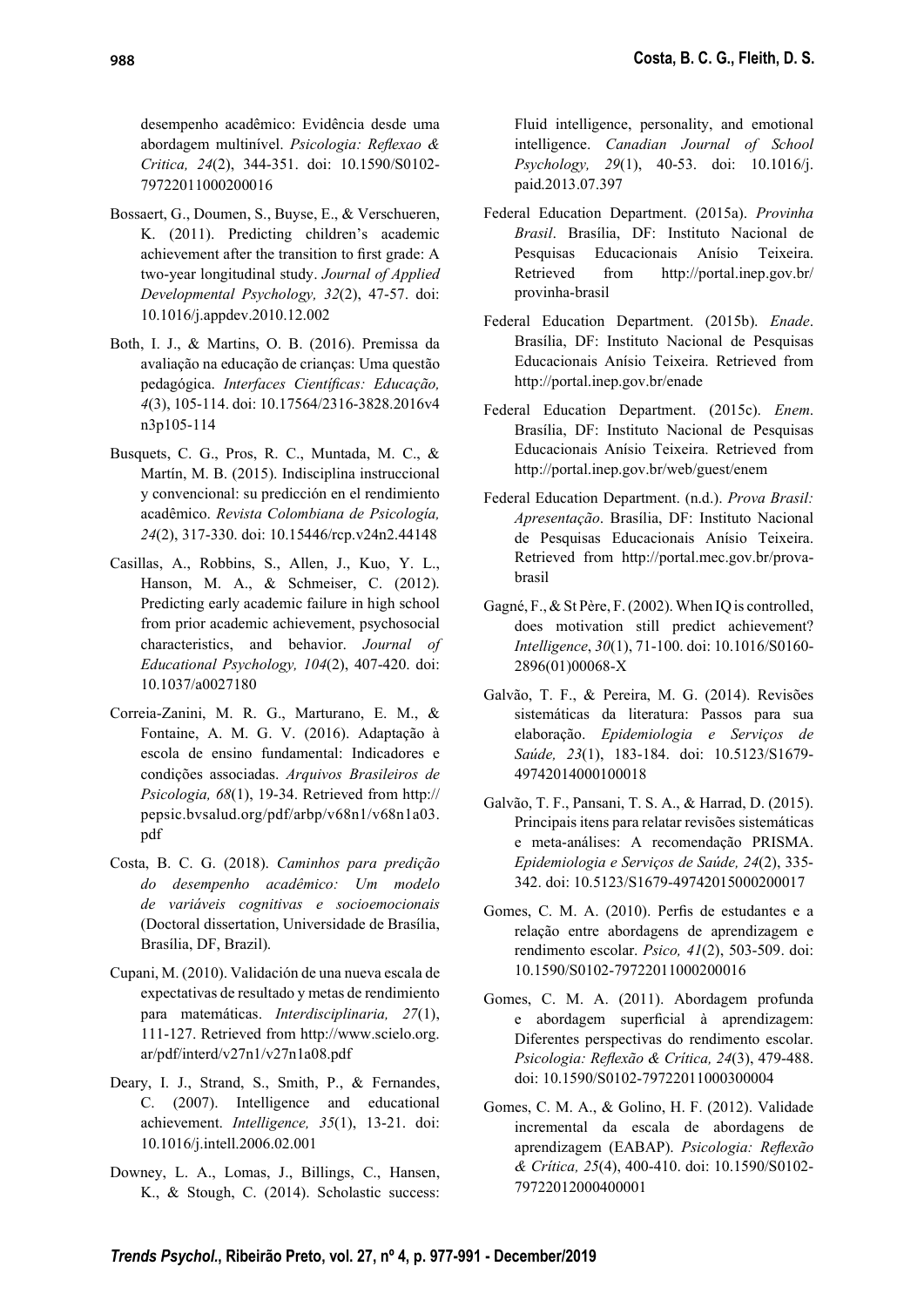- Gottfredson, L. S. (2002a). G: Highly general and highly practical. In R. J. Sternberg & E. L. Grigorenko (Eds.), The general factor of intelligence: How general is it? (pp. 331-380). Mahwah, NJ: Erlbaum.
- Gottfredson, L. S. (2002b). Where and why g matters: Not a mystery. Human Achievement, 15(1-2), 25-46. doi: 10.1080/08959285.2002.9668082
- Iniesta, A. J., López-López, J. A., Corbí1, R. G., Pérez, P. M., & Costa, J. L. C. (2017). Differences in cognitive, motivational and contextual variables between under-achieving, normally-achieving, and over-achieving students: A mixed-effects analysis. Psicothema, 29(4), 533-538. doi: 10.7334/psicothema2016.283
- Kuncel, N. R., Hezlett, S. A., & Ones, D. S. (2004). Academic achievement, career potential, creativity, and job achievement: Can one construct predict them all? Journal of Personality and Social Psychology, 86(1), 148- 161. doi: 10.1037/0022-3514.86.1.148
- Lemos, G., Almeida, L. S., Guisande, M. A., & Primi, R. (2008). Inteligência e rendimento escolar: Análise da sua relação ao longo da escolaridade. Revista Portuguesa de Educação, 21(1), 83-99. Retrieved from http://www.scielo.mec.pt/pdf/ rpe/v21n1/v21n1a05.pdf
- Levpušcek, M. P., Zupancic, M., & Socan, G. (2012). Predicting achievement in mathematics in adolescent students: The role of individual and social factors. Journal of Early Adolescence, 33(4), 523-551. doi: 10.1177/0272431612450949
- Marturano, E. M., & Pizato, E. C. G. (2015). Preditores de desempenho escolar no 5º ano do ensino fundamental. Psico, 46(1), 16-24. doi: 10.15448/1980-8623.2015.1.14850
- Marturano, E. M., Trivellato-Ferreira, M. C., & Gardinal, E. C. (2009). Estresse cotidiano na transição da 1ª série: Percepção dos alunos e associação com desempenho e ajustamento. Psicologia: Reflexão & Crítica, 22(1), 93-101. doi: 10.1590/S0102-79722009000100013
- Mecca, T. P., Jana, T. A., Simões, M. R., & Macedo, E. C. (2015). Relação entre habilidades cognitivas não-verbais e variáveis presentes no contexto educacional. Psicologia Escolar e Educacional, 19(2), 329-339. doi: 10.1590/2175- 3539/2015/0192844
- Monteiro, S. C., Almeida, L. S., & Vasconcelos, R. M. C. F. (2012). Abordagens à aprendizagem,

autorregulação e motivação: Convergência no desempenho acadêmico excelente. Revista Brasileira de Orientação Profissional, 13(2), 153-162. Retrieved from http://pepsic.bvsalud. org/pdf/rbop/v13n2/03.pdf

- Muniz, M., & Nascimento, B. L. (2014). A relação da leitura e autoconceito com o desempenho acadêmico em alunos do ensino fundamental. Revista Iberoamericana sobre Calidad, Eficacia y Cambio en Educación, 12(3), 41-55. Retrieved from http://www.redalyc.org/ html/551/55131318003/
- Muniz, M., Seabra, A. G., & Primi, R. (2015). A relação entre potencial de aprendizagem e desempenho acadêmico: Predição pelo Teste Dinâmico Informatizado de Raciocínio Indutivo para Crianças. Estudos de Psicologia (Campinas), 32(3), 343-356. doi: 10.1590/0103- 166X2015000300001
- Naglieri, J., & Bornstein, B. (2003). Intelligence and achievement: Just how correlated are they? Journal of Psychoeducational Assessment, 21(3), 244-260. doi: 10.1177/073428290302100302
- National Institute of Educational Studies and Research Anísio Teixeira. (2016a). Índice de Desenvolvimento da Educação Básica. Retrieved from http://ideb.inep.gov.br/
- National Institute of Educational Studies and Research Anísio Teixeira. (2016b). Brasil no PISA 2015: Análises e reflexões sobre o desempenho dos estudantes brasileiros. São Paulo, SP: Fundação Santillana. Retrieved from http:// download.inep.gov.br/acoes\_internacionais/ pisa/resultados/2015/pisa2015 completo final baixa.pdf
- Noronha, A. P. P., & Lamas, K. C. A. (2014). Preditores do comprometimento com a carreira e sua relação com o desempenho acadêmico em universitários. Pensamiento Psicológico, 12(2), 65-78. doi: 10.11144/Javerianacali.PPSI12-2. pccr
- Oberle, E., Schonert-Reichl, K. A., Hertzman, C., & Zumbo, B. D. (2014). Social-emotional competencies make the grade: Predicting academic success in early adolescence. Journal of Applied Developmental Psychology, 35(3), 138-147. doi: 10.1016/j.appdev.2014.02.004
- Organização para Cooperação e Desenvolvimento Econômico. (2015). Resumo de resultados nacionais do PISA 2015: Brasil. Retrieved from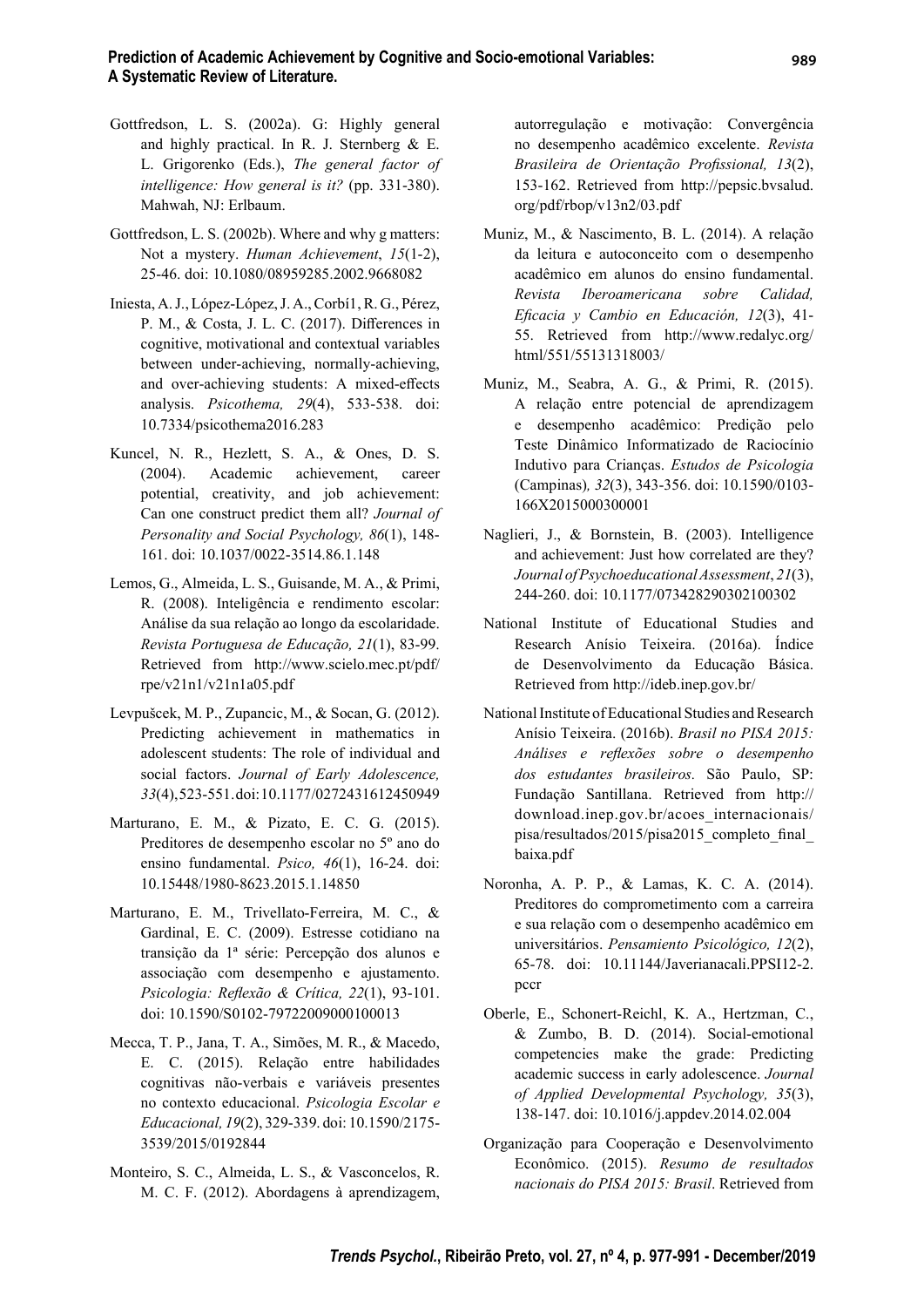https://www.oecd.org/pisa/PISA-2015-Brazil-PRT.pdf

- Partin, M. L., & Haney, J. J. (2012). The CLEM model: Path analysis of the mediating effects of attitudes and motivational beliefs on the relationship between perceived learning environment and course achievement in an undergraduate nonmajor biology course. Learning Environments Research, 15(1), 103-123. doi: 10.1007/s10984- 012-9102-x
- Pinto, G., Bigozzi, L., Tarchi, C., Vezzani, C., & Gamannossi, B. A. (2016). Predicting reading, spelling, and mathematical skills: A longitudinal study from kindergarten through first grade. Psychological Reports, 118(2), 413-440. doi: 10.1177/0033294116633357
- Piran, N. A. (2014). The relationship between selfconcept, self-efficacy, self-esteem and reading comprehension achievement: Evidence from Iranian EFL learners. International Journal of Social Science & Education, 5(1), 58-66. Retrieved from http://ijsse.com/sites/default/ fi les/issues/2014/v4-i5-2014/Paper-7.pdf
- Primi, R., Ferrão, M. E., & Almeida, L. S. (2010). Fluid intelligence as a predictor of learning: A longitudinal multilevel approach applied to math. Learning and Individual Differences,  $20(5)$ , 446-451. doi: 10.1016/j.lindif.2010.05.001
- Rahmani, P. (2011). The relationship between self-esteem, achievement goals and academic achievement among the primary school students. Procedia - Social and Behavioral Sciences, 29(1), 803-808. doi: 10.1016/j. sbspro.2011.11.308
- Richardson, M., Abraham, C., & Bond, R. (2012). Psychological correlates of university students' academic achievement: A systematic review and meta-analysis. Psychological Bulletin, 38(2), 353-387. doi: 10.1037/a0026838
- Rodriguez-Ayan, M. N., & Rico, M. E. S. (2015). Validación de la versión en español del Mathematics Value Inventory (MVI) entre estudiantes universitarios uruguayos. Psicologia Reflexão & Crítica, 28(4), 678-689. doi: 10.1590/1678-7153.201528405
- Santos, D., & Primi, R. (2014). Desenvolvimento socioemocional e aprendizado escolar: Uma proposta de mensuração para apoiar políticas públicas. São Paulo, SP: Instituto Ayrton Senna. Retrieved from http://educacaosec21.org.br/

wp-content/uploads/2013/07/desenvolvimentosocioemocional-e-aprendizado-escolar.pdf

- Sousa, S. Z. (2014). Avaliação da educação infantil: Propostas em debate no Brasil. Interacções, 10(32), 68-88. Retrieved from http://revistas. rcaap.pt/interaccoes/article/viewFile/6349/4926
- Trautwein, U., & Möller, J. (2016). Self-concept: Determinants and consequences of academic self-concept in school contexts. In A. A. Lipnevich, F. Preckel, & R. D. Roberts (Eds.), Psychosocial skills and school systems in the twenty-first century: Theory, research, and practice (pp. 187-214). New York: Springer.
- Valentini, F., & Laros, J. A. (2014). Inteligência e desempenho acadêmico: Revisão de literatura. Temas em Psicologia, 22(2), 285-299. doi: 10.9788/TP2014.2-02
- Van der Stel, M., & Veenman, M. (2008). Relation between intellectual ability and metacognitive skillfulness as predictors of learning achievement of young students performing tasks in different domains. Learning and Individual Differences, 18(1), 128-134. doi: 10.1016/j. lindif.2007.08.003
- Van der Stel, M., Veenman, M. V. J., Deelen, K., & Haenen, J. (2010). The increasing role of metacognitive skills in math: A cross-sectional study from a developmental perspective. Mathematics Education, 42(2), 219-229. doi: 10.1007/s11858-009-0224-2
- Vasileva-Stojanovska, T., Malinovski, T., Vasileva, M., Jovevski, D., & Trajkovik, V. (2015). Impact of satisfaction, personality and learning style on educational outcomes in a blended learning environment. Learning and Individual Differences, 38(1), 127-135. doi: 10.1016/j. lindif.2015.01.018
- Vela, C. J., Lerma, E., Lenz, A. S., Hinojosa, K., Hernandez-Duque, O., & Gonzalez, S. L. (2014). Positive psychology and familial factors as predictors of latina/o students' hope and college achievement. Hispanic Journal of Behavioral Sciences, 36(4), 452-469. doi: 10.1177/0739986314550790
- Vilia, P. N., Candeias, A. A., Neto, A. S., Franco, M. G. S., & Melo, M. (2017). Academic achievement in physics-chemistry: The predictive effect of attitudes and reasoning abilities. Frontiers in Psychology, 8(1), 1-9. doi: 10.3389/fpsyg.2017.01064